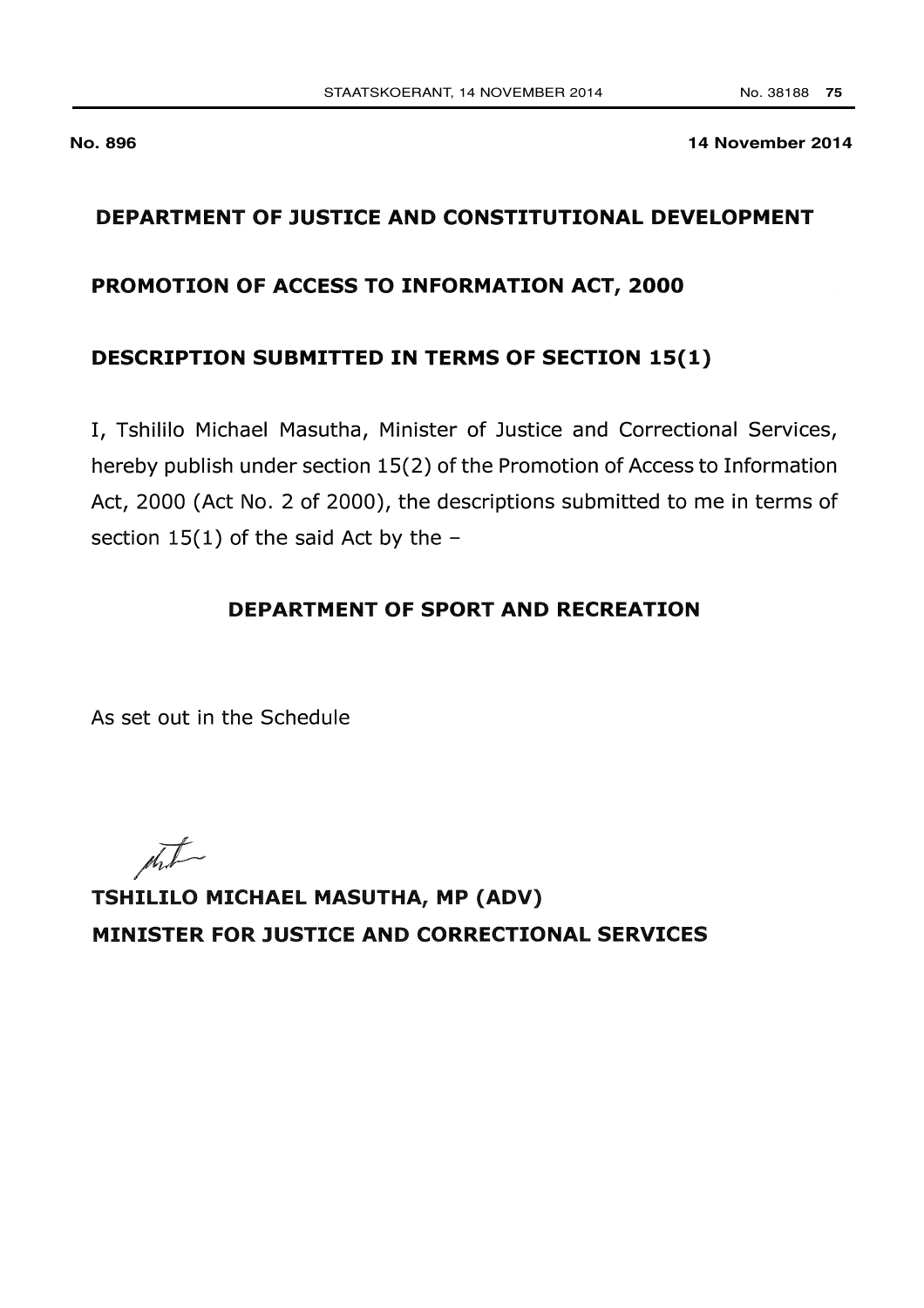

sport & recreation

Department:<br>Sport and Recreation South Africa REPUBLIC OF SOUTH AFRICA

Private Bag X896, PRETORIA, 0001. Regent Place, 66 Queen Street, PRETORIA, Tel (012) 304-5000

SECTION 15 NOTICE IN TERMS OF THE PROMOTION OF ACCESS TO INFORMATION ACT, 2000 (ACT NO. 2 OF 2000) FOR SPORT AND **RECREATION SOUTH AFRICA (SRSA)** 

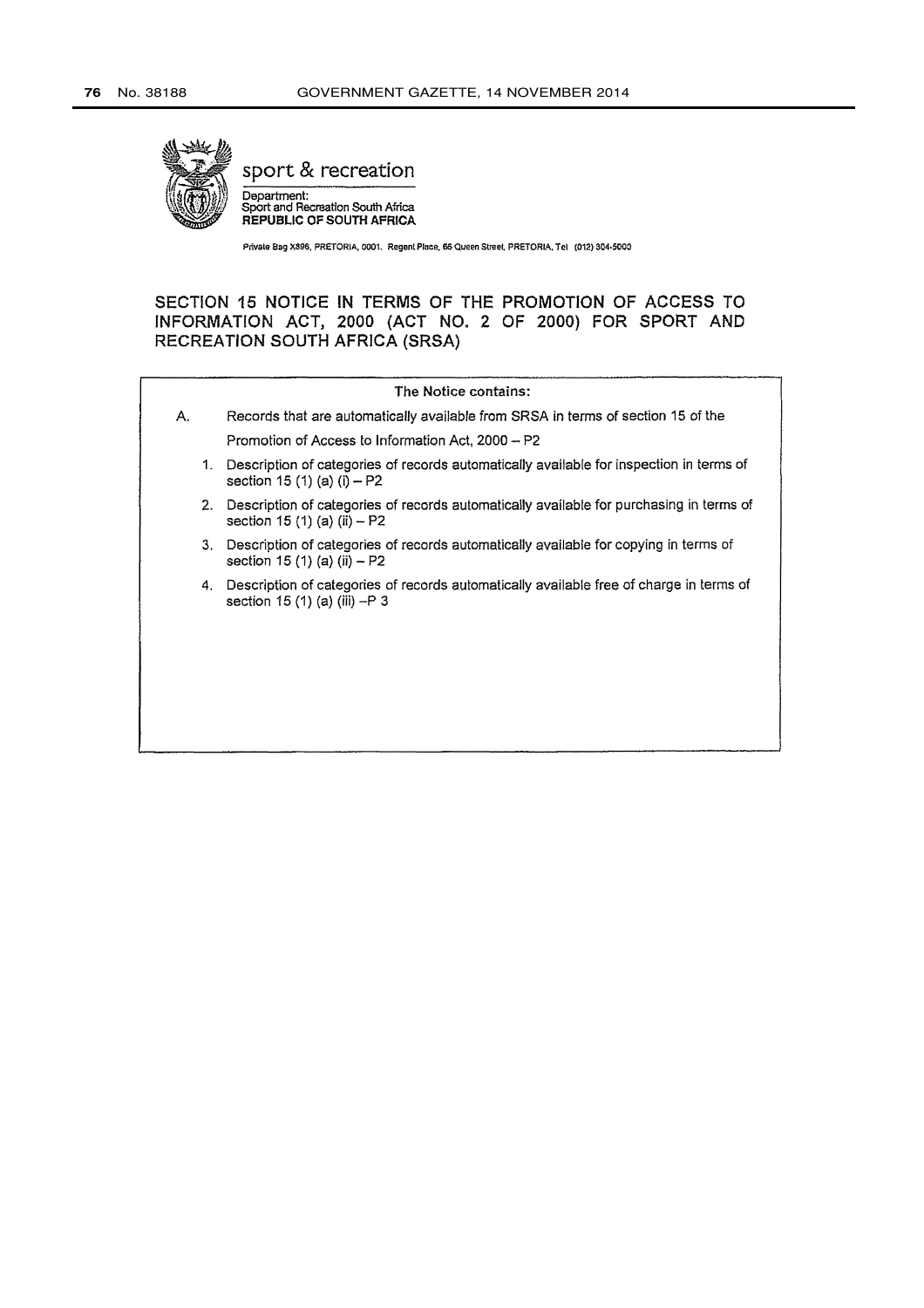# A. RECORDS THAT ARE AUTOMATICALLY AVAILABLE FROM SRSA IN TERMS OF SECTION 15 OF THE PROMOTION OF ACCESS TO INFORMATION ACT, 2000

#### **SCHEDULE**

| <b>DESCRIPTION OF CATEGORIES OF</b>                                                | <b>MANNER OF ACCESS TO RECORDS</b>                                                                            |  |
|------------------------------------------------------------------------------------|---------------------------------------------------------------------------------------------------------------|--|
| RECORDS AUTOMATICALLY                                                              |                                                                                                               |  |
| AVAILABLE IN TERMS OF SECTION 15                                                   |                                                                                                               |  |
| (1) OF THE PROMOTION OF ACCESS                                                     |                                                                                                               |  |
| TO INFORMATION ACT, 2000                                                           |                                                                                                               |  |
| 1. DESCRIPTION OF CATEGORIES OF RECORDS AUTOMATICALLY AVAILABLE FOR                |                                                                                                               |  |
| INSPECTION IN TERMS OF SECTION 15 (1) (a) (i)                                      |                                                                                                               |  |
| 1.1 Reports that are no longer available                                           | Information available in terms of this section can be                                                         |  |
| for distribution. That is, where SRSA has                                          | accessed in the following manner:                                                                             |  |
| run out of such reports and only an office                                         |                                                                                                               |  |
| copy is remaining and the requester of<br>information cannot download it from the  | a. Requesters of information can go to SRSA Resource<br>Centre (Mezzanine Floor) at Regent Place Building, 66 |  |
| SRSA website, www.srsa.gov.za                                                      | Queen Street, (off Madiba Street) in Pretoria, where Ms                                                       |  |
|                                                                                    | Tersia Grobler may be of assistance.                                                                          |  |
|                                                                                    |                                                                                                               |  |
|                                                                                    | *It should be noted that reports originating from provincial                                                  |  |
|                                                                                    | departments responsible for sport and recreation are                                                          |  |
|                                                                                    | available from respective departments and not SRSA.                                                           |  |
| 1.2 Presentations/speeches made by                                                 |                                                                                                               |  |
| SRSA senior managers and political                                                 |                                                                                                               |  |
| principals at public forums                                                        |                                                                                                               |  |
| 1.3 Information about SRSA [Vision &                                               | $\overline{\phantom{a}}$                                                                                      |  |
| Key<br>Functions;<br>Structure;<br>Mission:                                        |                                                                                                               |  |
| related<br>Performance<br>Areas<br>and                                             |                                                                                                               |  |
| information]                                                                       |                                                                                                               |  |
| 1.4 Public Service Legislation [Sports and<br>Recreation Act; Sport and Recreation |                                                                                                               |  |
| Amendment Bill; National<br>Sport                                                  |                                                                                                               |  |
| Recreation Plan; White Paper on Sport                                              |                                                                                                               |  |
| and Recreation; and other legislation that                                         |                                                                                                               |  |
| SRSA may have drafted or is managing].                                             |                                                                                                               |  |
| 1.5 SRSA contact details                                                           |                                                                                                               |  |
| 1.6 SRSA Organogram                                                                |                                                                                                               |  |
| 1.7 Vacancies within SRSA                                                          | $\overline{a}$                                                                                                |  |
|                                                                                    |                                                                                                               |  |
| 2. DESCRIPTION OF CATEGORIES OF RECORDS AUTOMATICALLY AVAILABLE FOR                |                                                                                                               |  |
| PURCHASING IN TERMS OF SECTION 15 (1) (a) (ii)                                     |                                                                                                               |  |
| None                                                                               |                                                                                                               |  |
|                                                                                    |                                                                                                               |  |
|                                                                                    | 3. DESCRIPTION OF CATEGORIES OF RECORDS AUTOMATICALLY AVAILABLE FOR COPYING                                   |  |
| IN TERMS OF SECTION 15 (1) (a) (ii)                                                |                                                                                                               |  |
| 3.1 Reports that are no longer available                                           | Information available in terms of this section can be                                                         |  |
| for distribution. That is, where SRSA has                                          | accessed in the following manner:                                                                             |  |
| run out of such reports and only an office                                         |                                                                                                               |  |
| copy is remaining and the requester of                                             | a. Requesters of information can go to SRSA Resource                                                          |  |
| information cannot download it from the                                            | Centre (Mezzanine Floor) at Regent Place Building, 66                                                         |  |
| SRSA website, www.srsa.gov.za                                                      | Queen Street, (off Madiba Street) in Pretoria, where Ms                                                       |  |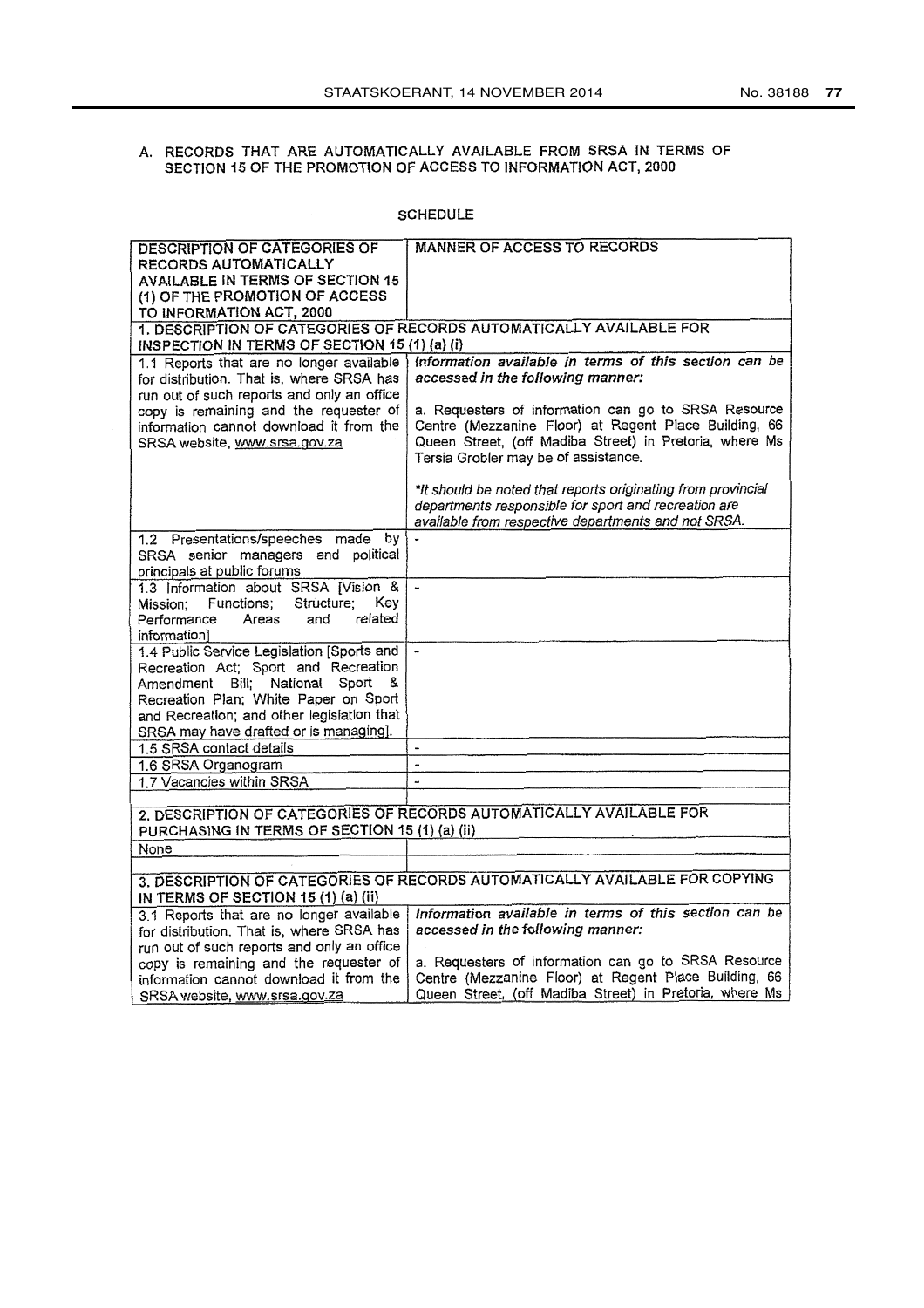| <b>DESCRIPTION OF CATEGORIES OF</b><br>RECORDS AUTOMATICALLY                 | <b>MANNER OF ACCESS TO RECORDS</b>                                                                          |
|------------------------------------------------------------------------------|-------------------------------------------------------------------------------------------------------------|
| <b>AVAILABLE IN TERMS OF SECTION 15</b>                                      |                                                                                                             |
| (1) OF THE PROMOTION OF ACCESS                                               |                                                                                                             |
| TO INFORMATION ACT, 2000                                                     |                                                                                                             |
|                                                                              | Tersia Grobler may be of assistance.                                                                        |
|                                                                              | *It should be noted that reports originating from provincial                                                |
|                                                                              | departments responsible for sport and recreation are                                                        |
|                                                                              | available from respective departments and not SRSA.                                                         |
| 3.2 Presentations/speeches made by<br>SRSA senior managers and political     |                                                                                                             |
| principals at public forums                                                  |                                                                                                             |
| 3.3 Information about SRSA [Vision &                                         | $\tilde{\phantom{a}}$                                                                                       |
| Mission; Functions; Structure;<br>Key                                        |                                                                                                             |
| related<br>Performance<br>Areas<br>and                                       |                                                                                                             |
| information]                                                                 |                                                                                                             |
| 3.4 Public Service Legislation [Sports and                                   | $\blacksquare$                                                                                              |
| Recreation Act; Sport and Recreation<br>Amendment Bill; White Paper on Sport |                                                                                                             |
| and Recreation; and other legislation that                                   |                                                                                                             |
| the SRSA may have drafted or is                                              |                                                                                                             |
| managing].                                                                   |                                                                                                             |
| 3.5 SRSA contact details                                                     | $\blacksquare$                                                                                              |
| 3.6 SRSA Organogram                                                          | $\overline{\phantom{a}}$                                                                                    |
| 3.7 Vacancies within SRSA                                                    | $\sim$                                                                                                      |
|                                                                              |                                                                                                             |
|                                                                              |                                                                                                             |
|                                                                              | 4, DESCRIPTION OF CATEGORIES OF RECORDS AUTOMATICALLY AVAILABLE FREE OF                                     |
| CHARGE IN TERMS OF SECTION 15 (1) (a) (iii)                                  |                                                                                                             |
| 4.1 All SRSA publications that have been<br>published (hard copies and soft  | Information available in terms of this section can be<br>accessed in the following manner:                  |
| copies) and all the other records on                                         |                                                                                                             |
| SRSA's internet site. These include                                          | a. Information can be downloaded from SRSA's website:                                                       |
| Annual<br>Performance<br>Plan:<br>the                                        | www.srsa.gov.za                                                                                             |
| Strategic<br>Plan:<br>Annual<br>Report;                                      |                                                                                                             |
| programme brochures, and so forth.                                           | b. Through the post, from:                                                                                  |
|                                                                              | The Information Resource Centre,<br>Attention: Ms Tersia Grobler                                            |
|                                                                              | Private Bag X896, PRETORIA, 0001                                                                            |
|                                                                              |                                                                                                             |
|                                                                              | c. Through e-mail tersia@srsa.gov.za                                                                        |
|                                                                              | Telephone: (012) 304-5016, or Fax: (012) 323-7872                                                           |
|                                                                              |                                                                                                             |
|                                                                              | d. Documents can also be obtained from the Information<br>Resource Centre (Mezzanine Floor) at Regent Place |
|                                                                              | Building, 66 Queen Street, (off Madiba Street) in Pretoria.                                                 |
|                                                                              |                                                                                                             |
|                                                                              | e. Information such as official contact details of officials or                                             |
|                                                                              | offices of political principals can also be obtained                                                        |
|                                                                              | telephonically.                                                                                             |
|                                                                              | *It should be noted that reports originating from provincial                                                |
|                                                                              | departments responsible for sport and recreation are                                                        |
| 4.2 Presentations/speeches<br>made                                           | available from respective departments and not the SRSA.<br>Telephone or e-mail as above                     |